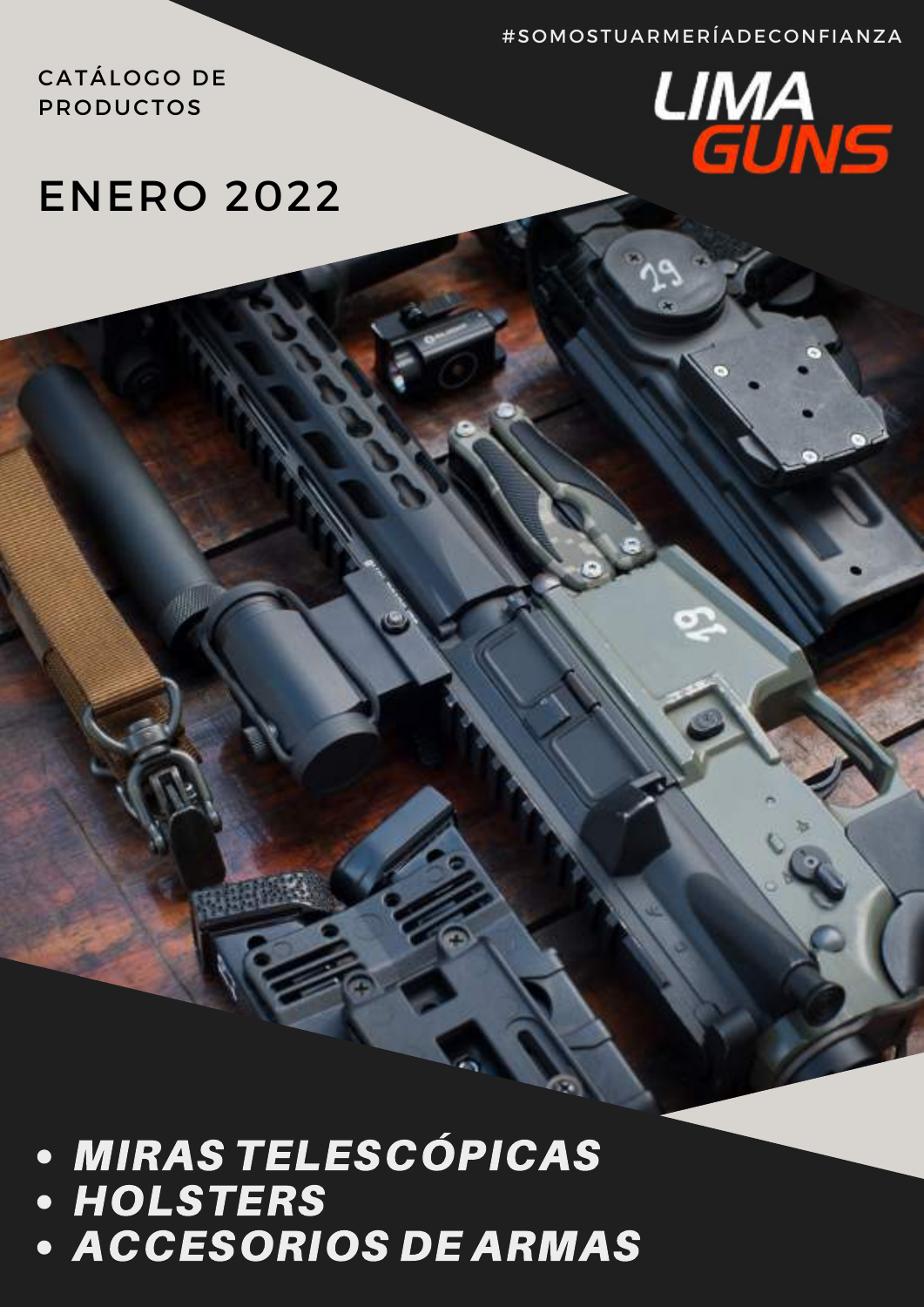

**SOMOS UN EQUIPO HUMANO DISPUESTO A BRINDARTE SIEMPRE UN BUEN SERVICIO**

Ë

# **KELTEC FEST PERU** 2021

۴

 $\bigcirc$ 

٤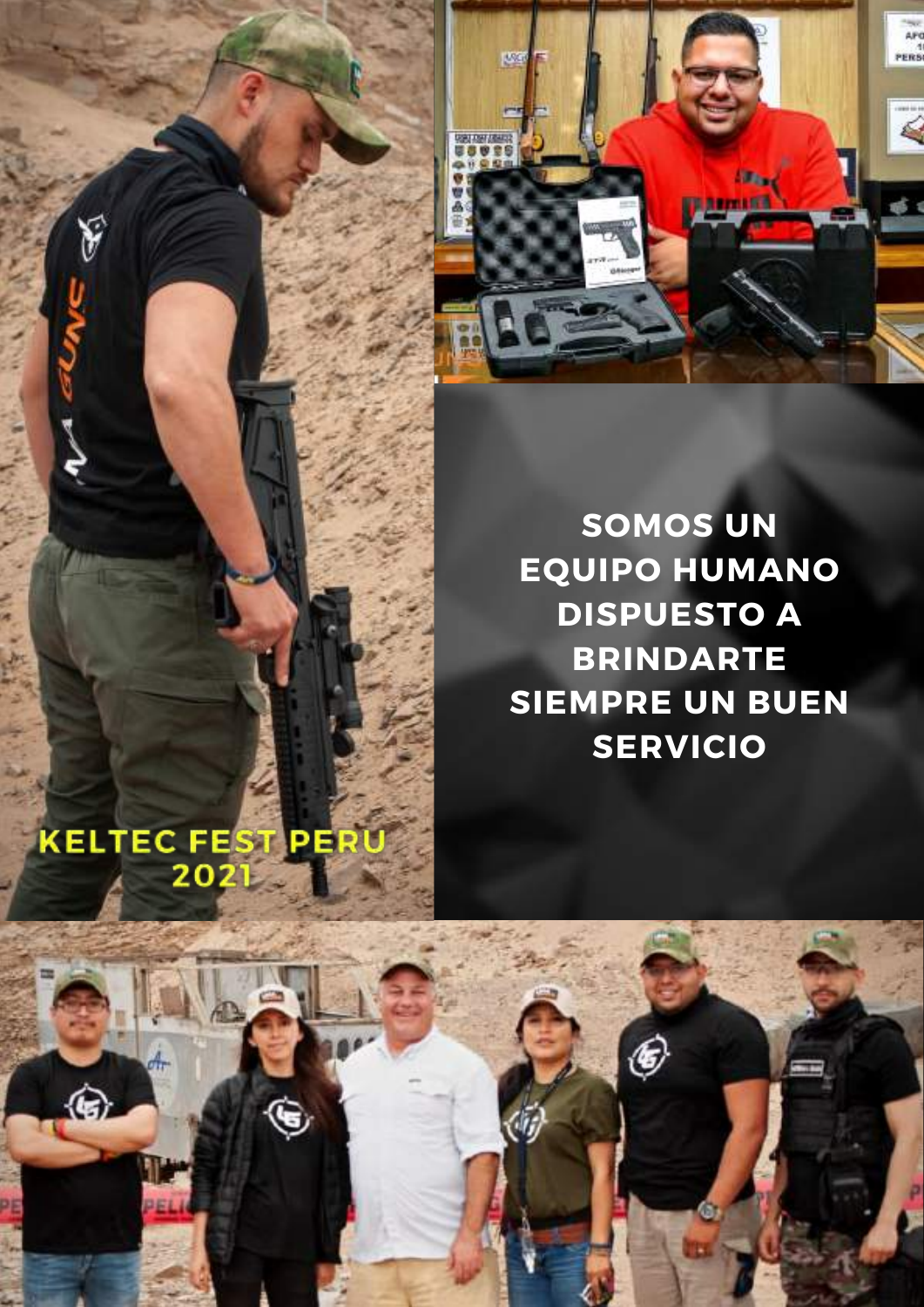

# LLEVATUEXPERIENCIADETIRO ALSIGUIENTENIVEL

**LANZAMIENTO**

#### MIRA MARK III TACTICAL GEN 2 / 3-9X42

RETÍCULA MIL DOT ILUMINADA COLOR AZUL Y VERDE ZOOM: 3-9X42 3 NIVELES DE INTENSIDAD ESTRUCTURA DE ALUMINIO SUJECIÓN A RIEL PICATINNY LIBERACIÓN RÁPIDA TAMAÑO COMPACTO IDEAL PARA AR-15 BATERÍA NO INCLUÍDA

**MODELO: STM3942GV2**



**LANZAMIENTO**

#### MIRA STR GEN 3 CON LÁSER / 3-9X40

RETÍCULA MIL DOT ILUMINADA COLOR AZUL Y ROJO ZOOM: 3-9X40 5 NIVELES DE INTENSIDAD DISEÑO TÁCTICO SPECIAL OPS QUICK RELEASE EN RIEL PICATINNY CUERPO DE ALUMINIO Y CAUCHO TAMAÑO COMPACTO IDEAL PARA AR-15 INCLUYE PUNTERO LÁSER VERDE USA 2 PILAS AA NO INCLUÍDAS



**MODELO: VSRTM3940GV3**

MODELOS NCSTAR CON RETÍCULA ILUMINADA NO INCLUYEN BATERÍA BATERÍA SE VENDE POR SEPARADO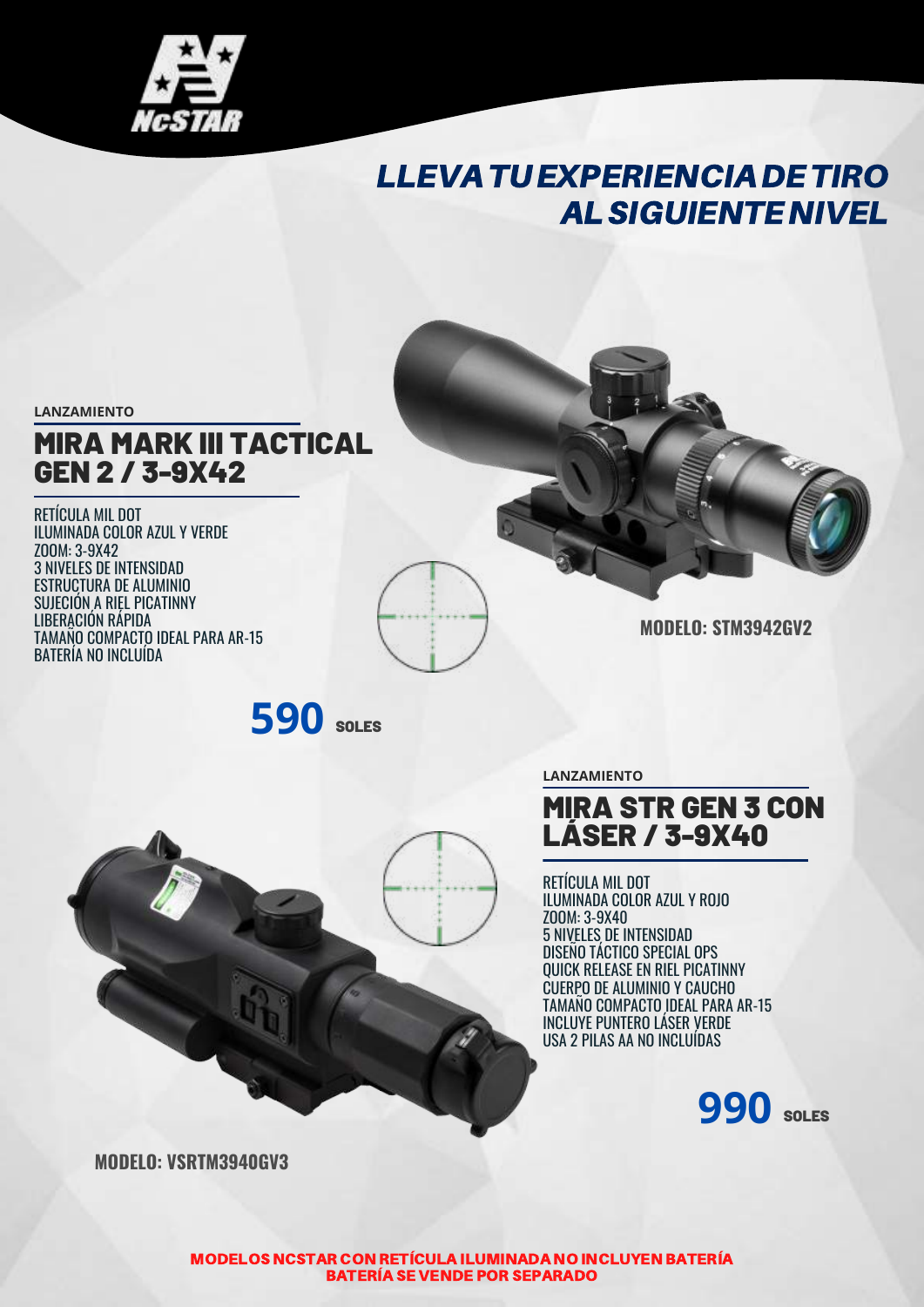

# CALIDAD YDESEMPEÑOAL MEJORPRECIO

**LANZAMIENTO**

#### MIRA TELESCÓPICA COMPACTA 3-9X42

RETÍCULA P4 SNIPER ILUMINADA COLOR ROJO ZOOM: 3-9X42 7 NIVELES DE INTENSIDAD TAMAÑO COMPACTO IDEAL PARA AR-15 BATERIA NO INCLUIDA

**420** SOLES



**NO INCLUYE ANILLOS**



**MODELO: SEC3942R**



**LANZAMIENTO**

#### MIRA TELESCÓPICA XRS 2-7X32

RETÍCULA MIL DOT ILUMINADA COLOR AZUL ZOOM: 2-7X32 5 NIVELES DE INTENSIDAD TAMAÑO COMPACTO IDEAL PARA AR-15 INCLUYE BASE CON SISTEMA QUICK RELEASE BATERÍA NO INCLUÍDA

# **570** SOLES

**LANZAMIENTO**

#### MIRA TELESCÓPICA STR SERIES 3-9X40

RETÍCULA P4 ILUMINADA COLOR ROJO Y VERDE TUBO DE 1 PULGADA ZOOM: 3-9X40 5 NIVELES DE INTENSIDAD COMPATIBLE CON CARABINAS DE AIRE NITRO PISTÓN, GRS O PCP INCLUYE ANILLOS BATERÍA NO INCLUÍDA

**390** SOLES

**MODELO: SEEFB3940G**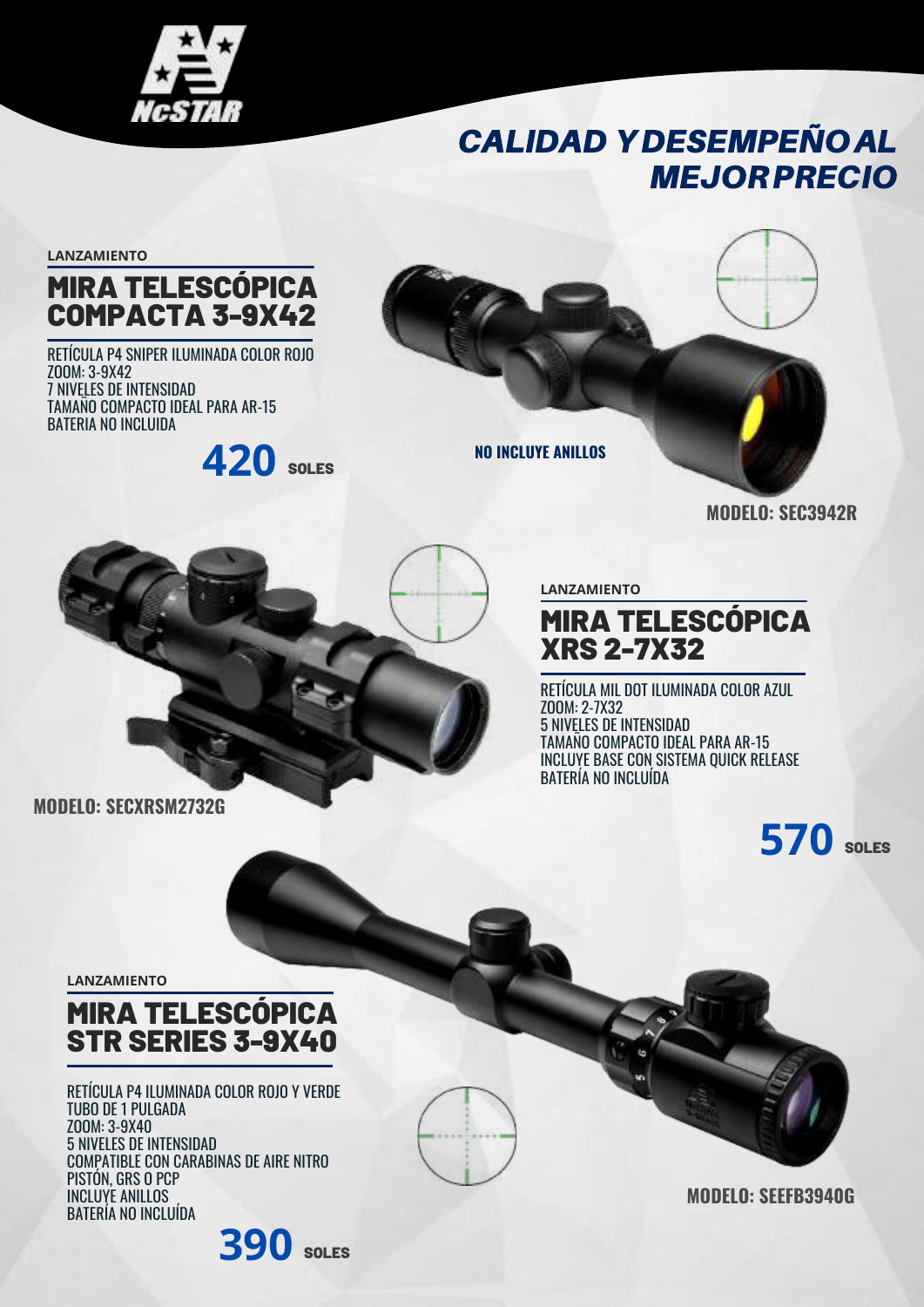

# ACABADOPROFESIONALY **EXCELENTE PERFORMANCE**

**LANZAMIENTO**

#### **MIRA TELESCÓPICA** SHOOTER SERIES 3-9X40

RETRETÍCULA P4 SNIPER TUBO DE 1 PULGADA COLOR COYOTE ZOOM: 3-9X40 LENTES MULTICAPA COMPATIBLE CON CARABINAS DE AIRE NITRO PISTÓN, GRS O PCP INCLUYE ANILLOS COLOR COYOTE



**MODELO: SFB3940BT**

**LANZAMIENTO**

#### **MIRA TELESCÓPICA** STR SERIES 3-9X40

RETÍCULA P4 SNIPER TUBO DE 1 PULGADA ZOOM: 3-9X40 LENTES CON PROTECCIÓN UV COMPATIBLE CON CARABINAS DE AIRE NITRO PISTÓN, GRS O PCP INCLUYE ANILLOS



**MODELO: SFB3940G**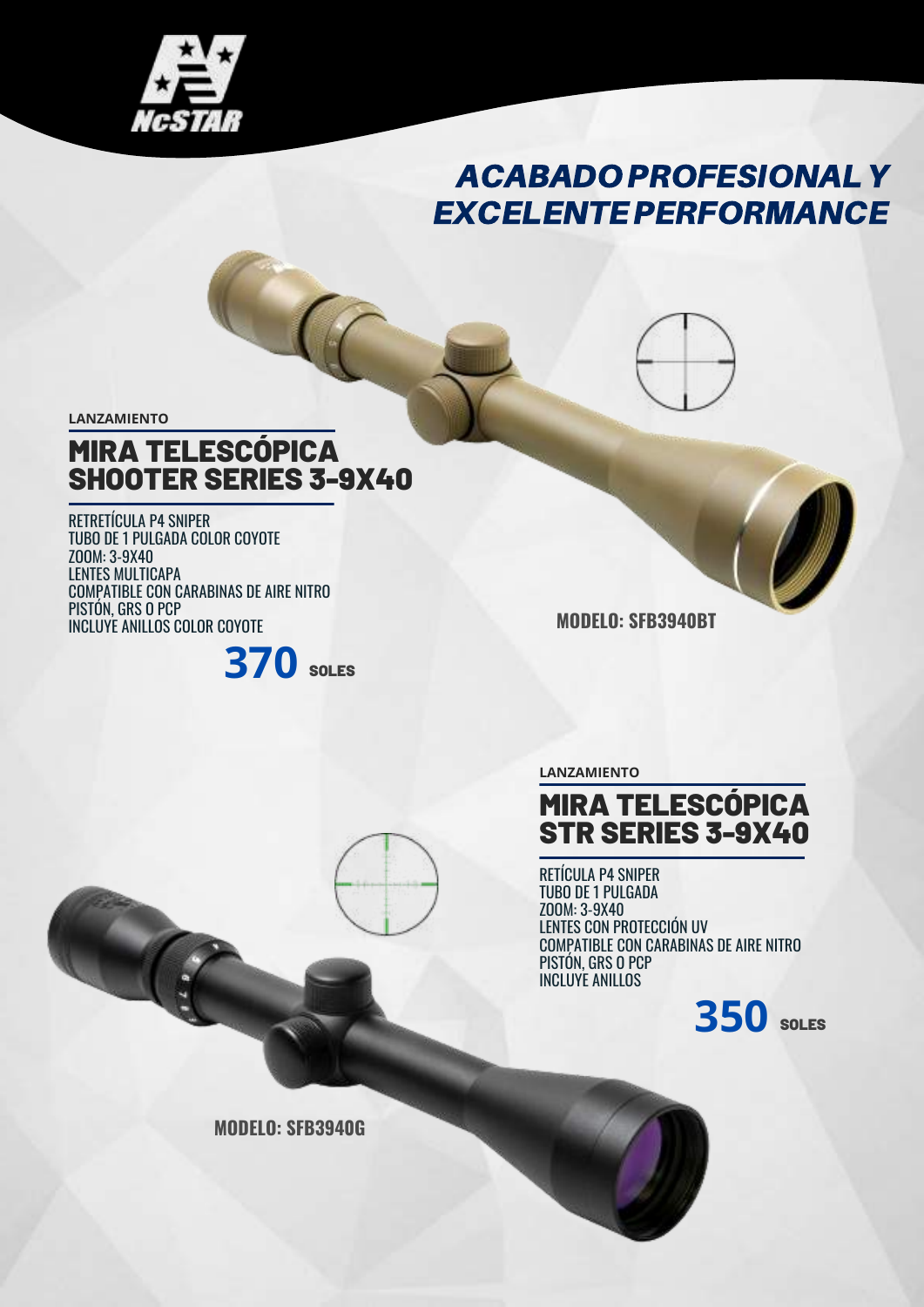

#### CALIDADENLAQUEPUEDES **CONFIAR**



#### **MODELO: CP4032**



(P

**LANZAMIENTO**

#### **MIRA TELESCÓPICA** CP4032 / 4X32

RETÍCULA DUPLEX TUBO DE 1 PULGADA ZOOM: 4X32 CUERPO DE ALUMINIO ESPECIAL PARA CARABINAS DE AIRE NITRO PISTÓN, GRS O PCP INCLUYE ANILLOS



**LANZAMIENTO**

#### MIRA TELESCÓPICA 3-9X32

RETÍCULA MIL DOT ILUMINADA ROJO / VERDE TUBO DE 1 PULGADA ZOOM: 3-9X32 CUERPO DE ALUMINIO COMPATIBLE CON CARABINAS DE AIRE NITRO PISTÓN, GRS O PCP INCLUYE ANILLOS



**MODELO: LR392RG2**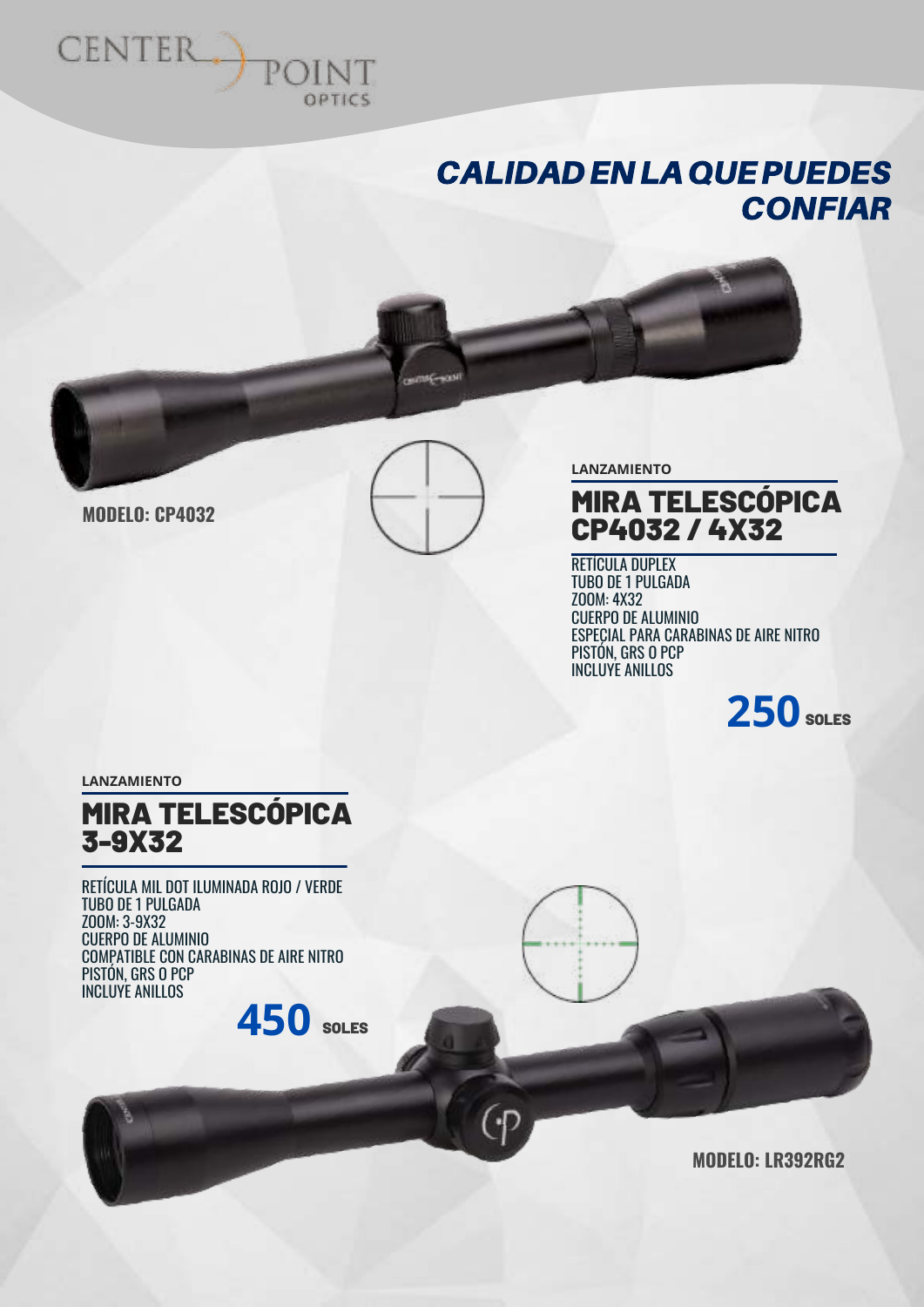

# MIRASTÁCTICAS CONRETÍCULA ILUMINADA



**MODELO: LR394RG2**

**LANZAMIENTO**

#### **RA TELESCÓPICA** TAG SERIES / 3-9X40

RETÍCULA TAG ILUMINADA ROJO / VERDE TUBO DE 1 PULGADA TUBO LLENO DE NITRÓGENO ZOOM: 3-9X40 CUERPO DE ALUMINIO INCLUYE ANILLOS PARA RIEL PICATINNY



**LANZAMIENTO**

#### MIRA TELESCÓPICA TAG SERIES / 6-20X50

RETÍCULA TAG ILUMINADA ROJO / VERDE TUBO DE 1 PULGADA TUVO LLENO DE NITRÓGENO ZOOM: 6-20X50 CUERPO DE ALUMINIO INCLUYE ANILLOS PARA RIEL PICATINNY

**690** SOLES

**MODELO: LR620AORG2**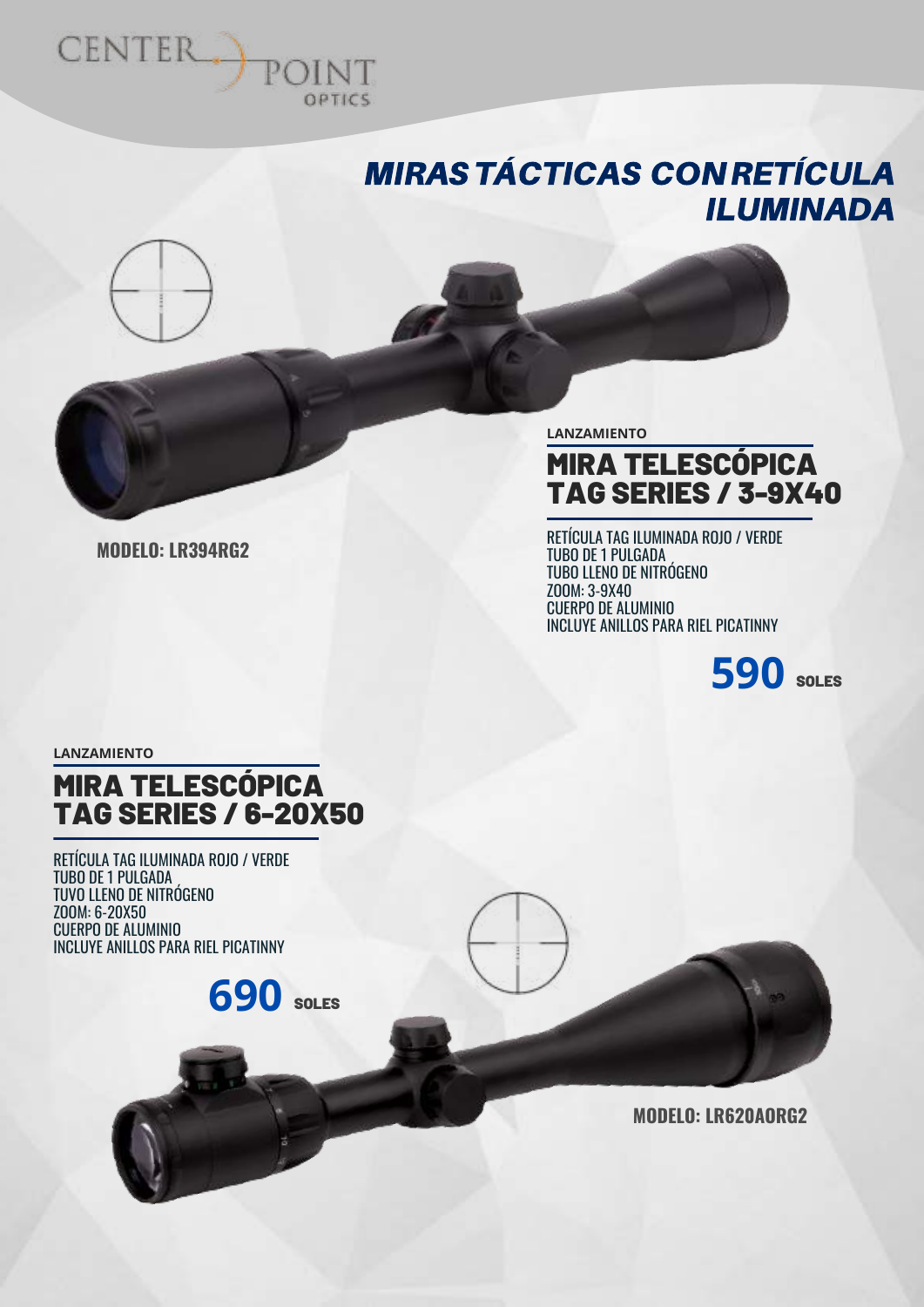

# TECNOLOGÍAFFPYSIDEFOCUS

# **SPECTRUM FIRST FOCAL PLANE**

**LANZAMIENTO**

#### MIRA TELESCÓPICA FFP SPECTRUM / 4-12X44

RETÍCULA IMPRESA EN EL LENTE RETÍCULA CON PRIMER PLANO FOCAL TUBO DE 1 PULGADA ZOOM: 4-12X44 CRYSTAL CLEAR TECNOLOGÍA SPECTRUM MEJORA LA PRECISIÓN CUERPO DE ALUMINIO A PRUEBA DE GOLPES A PRUEBA DE NIEBLA Y AGUA NO INCLUYE ANILLOS

**1250** SOLES

**MODELO: LR412FFPS1**